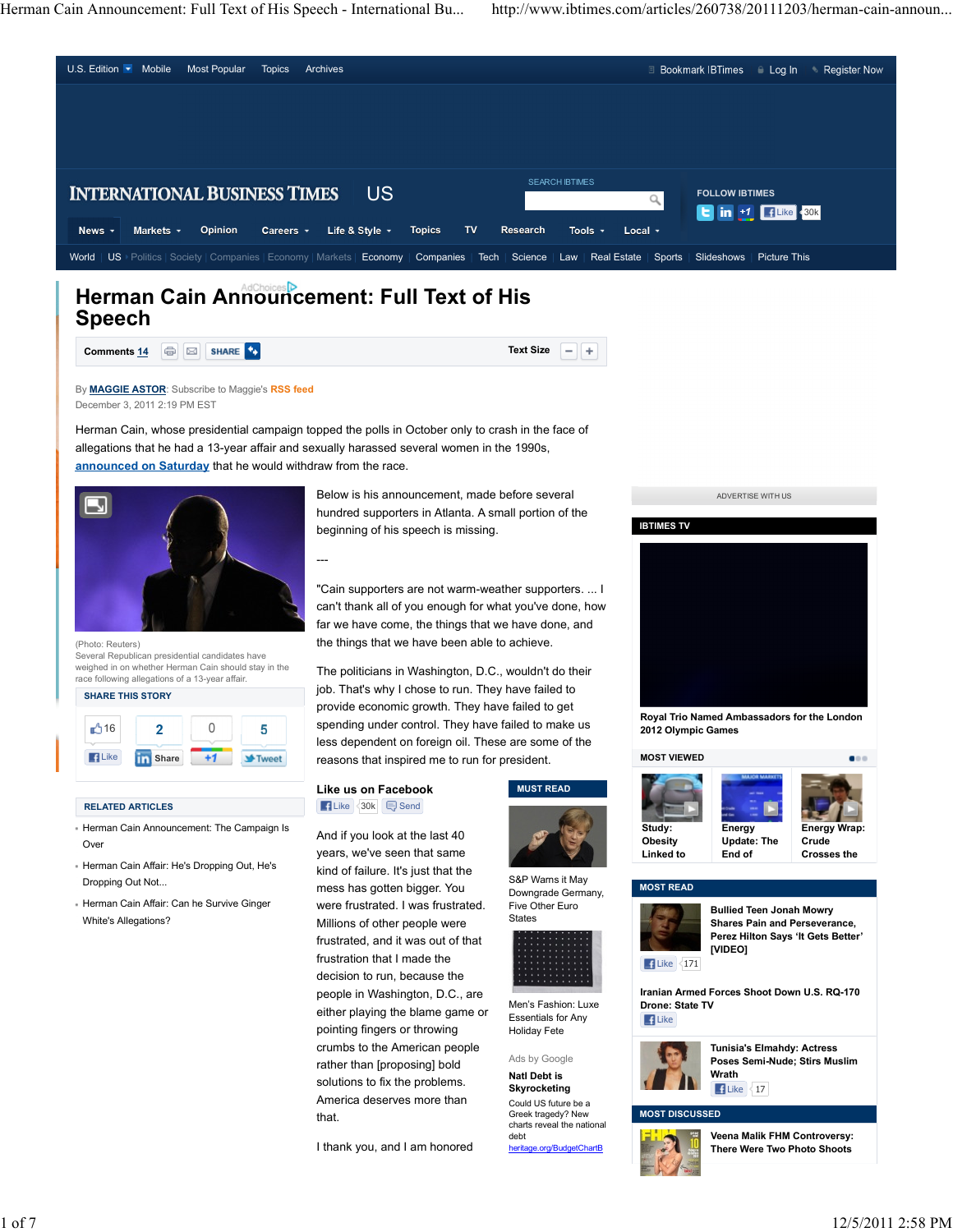Herman Cain Announcement: Full Text of His Speech - International Bu... http://www.ibtimes.com/articles/260738/20111203/herman-cain-announ...

[PHOTOS]



Learn to profit from penny stocks. Make a fortune and achieve your dreams!

Advertisement



Scientists in Cambridge have discovered a revolutionary new muscle builder...



Famed economist predicts economic calamity in 2012. See the evidence.

![](_page_1_Picture_8.jpeg)

These 4 things happen right before a heart attack. Know these signs before it's too late.

Ads by Google

Los Angeles for Obama Get official 2012 campaign updates. If we work together, we win. barackol 2012 Caucus Coverage Make This Election Your Election Have Your Voice Heard in 2012! www.americanselect.org Political Mail Service You Need An Expert We Can Help Political-Mail.com

Free Packet Sniffer Easy to use Windows software. Advanced network analysis. Try now! www.Paessle

be in.

by the deep support of so many people across this country, because it expresses the frustration of so many people across this country.

Obama in 2012? Should Obama be re-elected? Share your opinion here. w newsmay.com/s s

ook

I didn't fit the usual description of somebody that ought to be running for president. I had never held public office before. I didn't have high name ID -- right now, my name ID is probably 99.9 -- and I didn't have a patrillion dollars. But the force of the people is more powerful than the force of the media! Secondly, we have learned that message is more powerful than money.

And, you know, we proved something else. You see, I grew up in a world of segregated water fountains. ... We showed that you didn't have to have a degree from Harvard in order to run for president. We showed that you didn't have to have a political pedigree to run for president. And one of the biggest things that we have shown is that we the people are still in charge of this country.

And so today, we are one month away from the Iowa caucuses. With over 300 million Americans in our nation, we stand here, I stand here, because of you. And if you look at the top three Republican candidates right now, and you consider the president in the White House, we can say I'm in the final four. We're in the final four! And when you think of where I came from ... and now to be in the final four for the presidency? This is a great nation! That's why this nation is so great. And I tell you what, it's a powerful and humbling position to

Proving this, that we could do this, was one of the greatest things, one of the greatest gifts that you and I could give to this country. I've often said one of America's greatest strengths is its ability to change, and we have created some significant change on this journey so far. I am proof of that and you are proof of that -- because I am proof that a common man could lead this nation; because I consider myself one of you, not one of them political elites. I'm one of you.

Our nation is tired of hearing the politicians blame each other. It's time for solutions. But as false accusations about me continue, they have sidetracked and distracted my ability to present solutions to the American people. Now, I have made mistakes in life. Everybody has. I've made mistakes professionally, personally, as a candidate in terms of how I run my campaign, and I take responsibility for the mistakes that I have made, and I have been the very first to own up to any mistakes that I've made. I handled it my way because that's the type of person that I am.

But because of these false and unproved accusations, it has paid and had a tremendous, painful price on my family. These false and unproved allegations continue to be spun in the media and in the court of public opinion so as to create a cloud of doubt over me and this campaign and my family. That spin hurts. It hurts my wife, it hurts my family, it hurts me and it hurts the American people because you are being denied solutions to our problems.

Here's why it hurts. Because my wife, my family and I -- we know that those false and unproved allegations are not true! ... I am at peace with my God. I am at peace with my wife. And she is at peace with me. And I am at peace with my family, and I am at peace with myself. This is one of the most important things.

Now, that being said, becoming president was Plan A. Before you get discouraged, today I want to describe Plan B. So as of today, with a lot of prayer and soul-searching, I am suspending my presidential campaign. I am suspending my presidential campaign because of the continued distractions, the continued hurt caused on me and my family -- not because we are not fighters; not because I am not a fighter. It's just that when I went through this reassessment of the impact on my

![](_page_1_Picture_24.jpeg)

[Exclusive Second Cover PHOTO, VIDEO] Veena Malik FHM India: 10 Other Controversial Magazine Covers

![](_page_1_Picture_27.jpeg)

Verizon Galaxy Nexus LTE: New York Sneak Peak

![](_page_1_Picture_29.jpeg)

Penny stocks might be the secret to make you rich overnight... **Learn more** 

![](_page_1_Picture_31.jpeg)

Millions shocked at how bad their credit scores are. Instantly see how bad your score is. Learn more

![](_page_1_Picture_33.jpeg)

Earn 2X points on advertising with the New Business Gold Rewards Card. Learn more

Ads by Google Official Obama Website Join Los Angeles for Obama now. It's time to do it again. barackobama.com/los-angeles

2012 Caucus Coverage Make This Election Your Election Have Your Voice Heard in 2012! www.americanselect.org

Political Mail Service You Need An Expert We Can Help Political-Mail.com

Free Packet Sniffer Easy to use Windows software. Advanced network analysis. Try now! www.Paessler.com/download

![](_page_1_Picture_39.jpeg)

ADVERTISE WITH US

ECONOMY When Economic Models Lead Us Astray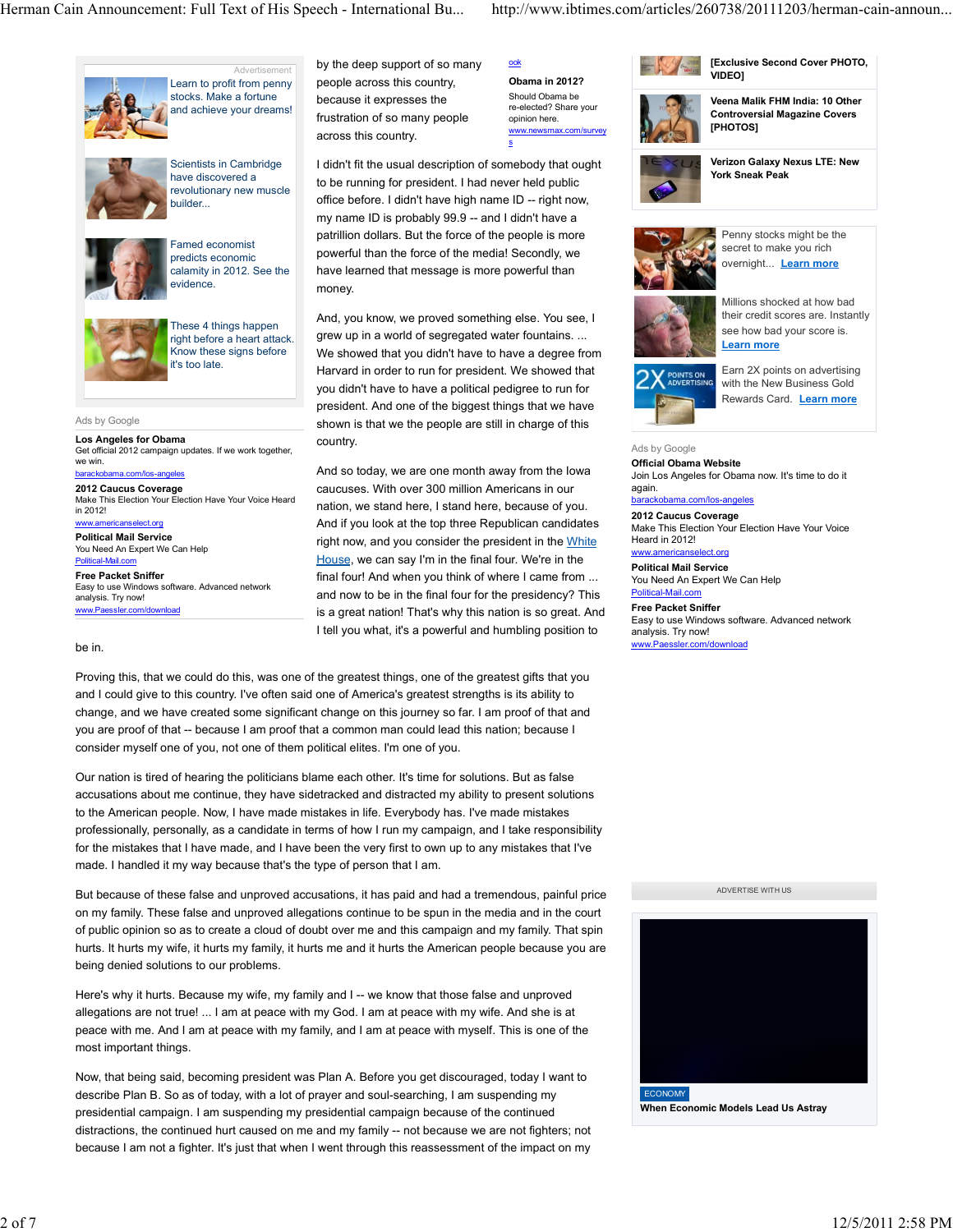family first; the impact on you, my supporters -- your support has been unwavering and undying -- as well as the impact on the ability to continue the race, the necessary funds to be competitive, we had to come to this conclusion. We had to come to this conclusion that it would be best to suspend this campaign.

That's the bad news. Here's the good news. The pundits would like for me to shut up, drop out and go away. Well, as my grandmother who lived to be 104 years old used to say when somebody was dead wrong, bless their little hearts. I am not going to be silenced, and I am not going away! And as of today, Plan B. Plan B. And I call it the Cain solutions.com.

You see, there are three audiences out there, folks, that we have dealt with, that I have had to deal with. There's the media class, there's the political class and there's we the people. It is we the people that got us to this point, this far. It is we the people that wants change in Washington, D.C. It is we the people that are responsible for the massive movement that is going on across this country. I call it the citizens' movement, the Tea Party movement, the conservative movement.

Plan B is that I will continue to be a force for the people. That's why today we are launching TheCainSolutions.com, where the people will choose -- not the media, not the politicians -- and the people will show that the people are still in charge of this country. Through this new organization, I will still be promoting the biggest change, transfer of power out of Washington, D.C., back to the people since this nation began, and that is the 9-9-9 plan. It's not going away. I will still be actively supporting and promoting a foreign policy that starts with peace through strength and clarity. I will still be promoting actively an energy independence plan for America. We can and we will become energyindependent.

And I know that many of you are disappointed. I understand that. I know that many of you all are disappointed and I certainly understand that, and I am disappointed that it came to this point, that we had to make this decision. One of the reasons that I ran for president of the United States was so that I could change Washington, D.C., from the inside. Plan B is that we are going to have to change it from the outside. It'll take a little longer. We're going to have to work a little harder. But we will change it from the outside.

One other thing. I will be making an endorsement in the near future. I will be making an endorsement. And I can tell you right now, it will not be the current occupant of the White House. That will not be my endorsement.

America has learned something about this process of running for president. It's a dirty game. It's a dirty, dirty game. But I happen to believe that the American people are sick of this mess, and if I'm not the outsider in there, I happen to believe that the day will come when the American people will reject all of the distractions, all of the false accusations and unproved accusations, and it will make a change, because that's what we've got to do to get real change in this country and get it on the right track.

And as I think about my parents, who raised my brother and I right here in the Atlanta area, they taught us three very valuable lessons: belief in God, belief in ourselves and belief in the greatest country in the world, the United States of America. And even though I have had to suspend my campaign, I have not given up on America, and here's why. Because look at our history. When we have been challenged the most is when we the people have risen to the occasion the most. And I happen to believe that we will do it again, because we the people are still in charge of this country.

Let me leave you with this. I believe these words came from the Pokemon movie. The media pointed that out. I'm not sure who the original author is, so don't go write an article about it, but it says a lot about where I am, where I am with my wife and my family, and where we are as a nation.

Life can be a challenge. Life can seem impossible. It's never easy when there's so much on the line. But you and I can make a difference. There's a mission just for you and me. Just look inside and you will find just what you can do. Just look inside and you will find just what you can do.

I've had to look inside to find what I can do, and here's what I can do. Here's what we can do. We can put "united" back into the United States of America and move the shining city on a hill back to the top of the hilltop where it belongs, and I will never apologize for the greatness of the United States of America. God bless you, thank you, and I love you."

To report problems or to leave feedback about this article, e-mail: m.astor@ibtimes.com

To contact the editor, e-mail: editor@ibtimes.com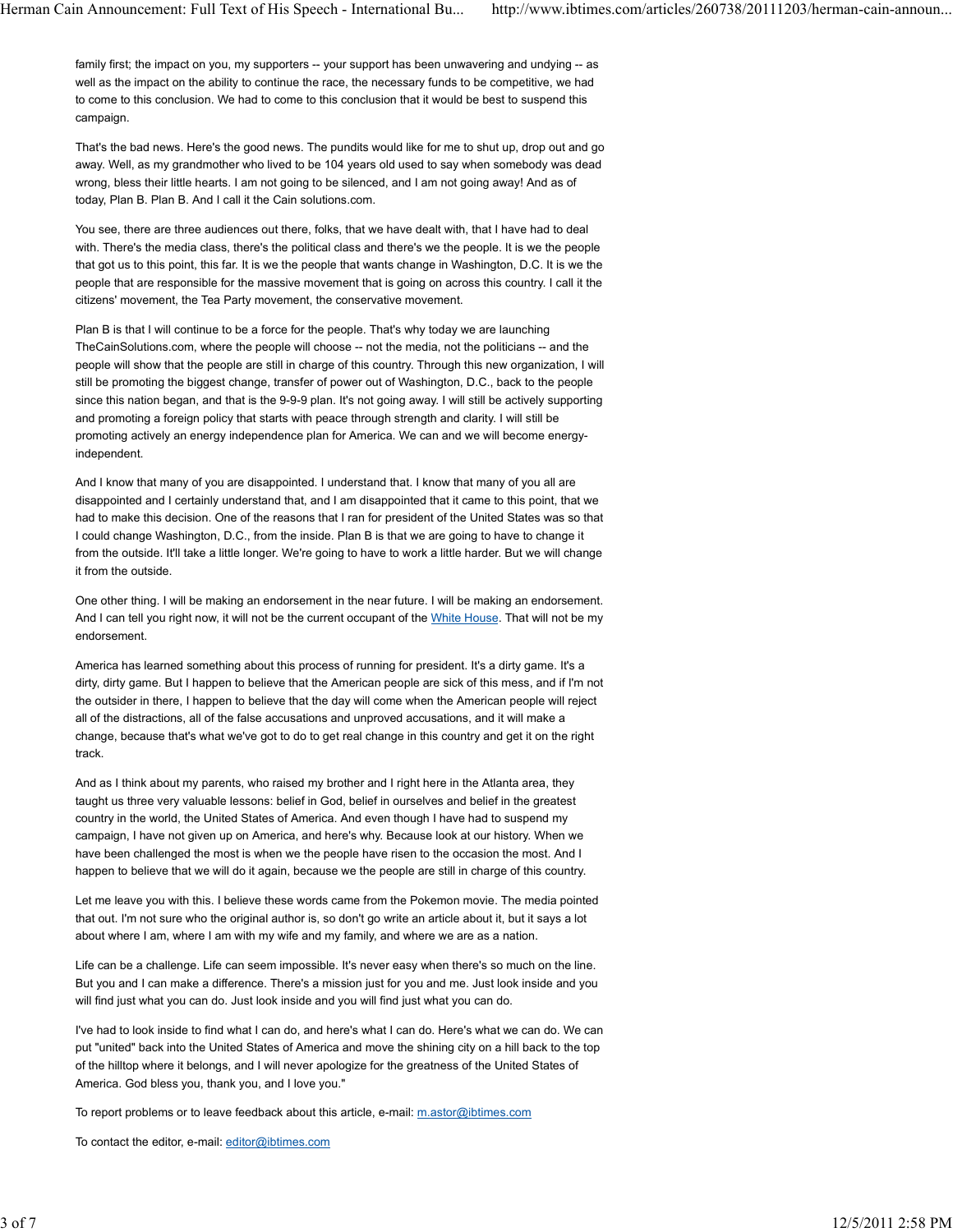![](_page_3_Picture_2.jpeg)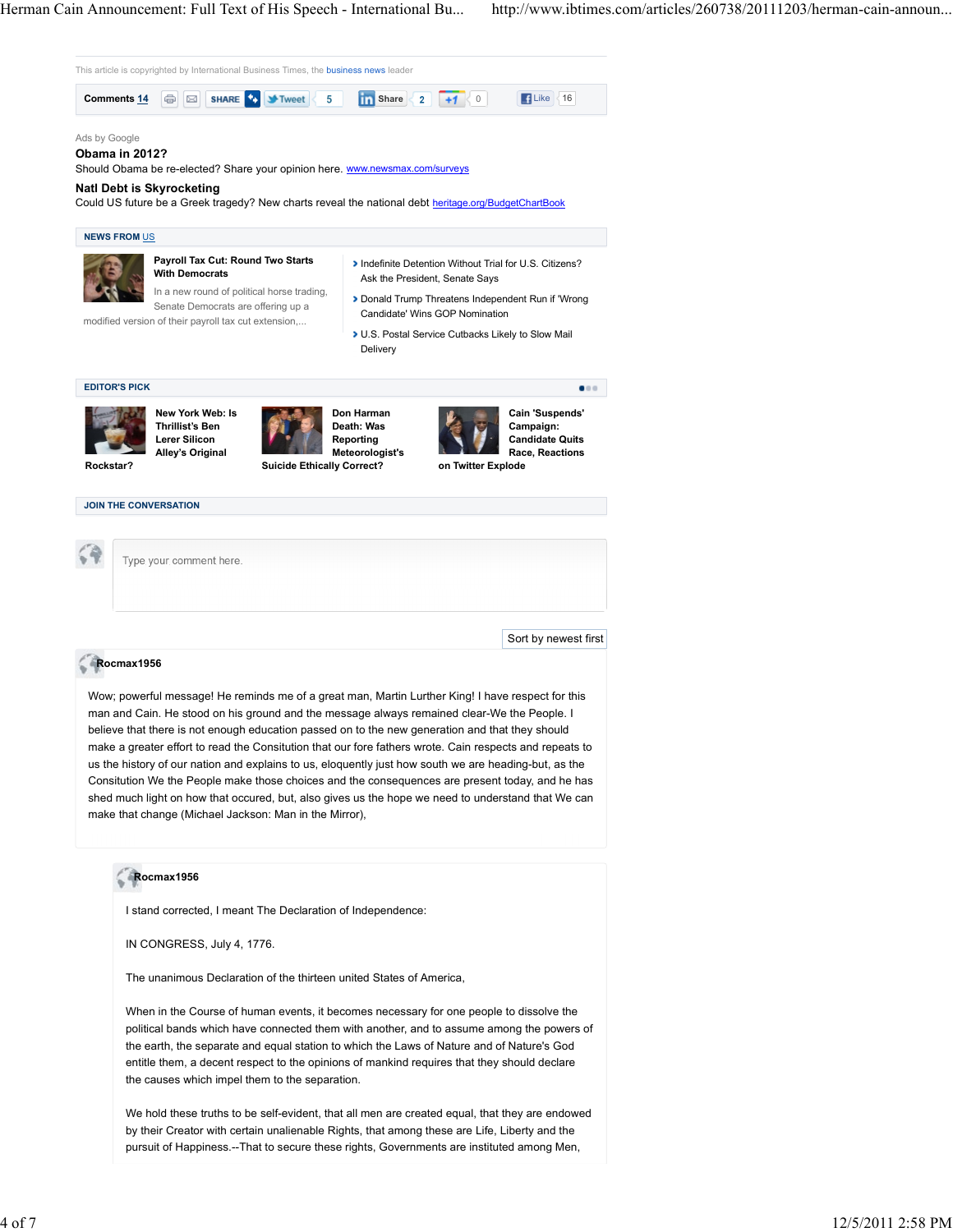deriving their just powers from the consent of the governed, --That whenever any Form of Government becomes destructive of these ends, it is the Right of the People to alter or to abolish it, and to institute new Government, laying its foundation on such principles and organizing its powers in such form, as to them shall seem most likely to effect their Safety and Happiness. Prudence, indeed, will dictate that Governments long established should not be changed for light and transient causes; and accordingly all experience hath shewn, that mankind are more disposed to suffer, while evils are sufferable, than to right themselves by abolishing the forms to which they are accustomed. But when a long train of abuses and usurpations, pursuing invariably the same Object evinces a design to reduce them under absolute Despotism, it is their right, it is their duty, to throw off such Government, and to provide new Guards for their future security.--Such has been the patient sufferance of these Colonies; and such is now the necessity which constrains them to alter their former Systems of Government. The history of the present King of Great Britain is a history of repeated injuries and usurpations, all having in direct object the establishment of an absolute Tyranny over these States. To prove this, let Facts be submitted to a candid world

#### **Tuffy\_luvvy**

Wait until his gay "friend" betrays him. LOL.

### Rocmax1956

Really! Is this really important to post? You sound like some gossiper. Our nation is under much duress...we need a strong leader and your concentration is on this? Get a life

### WilsonTV

I am one of the disappointed ones. I had hoped he could weather this latest storm but 1) there wasn't enought time to recover and 2) since a "friend" betrayed him, how could he anticipate other "friends" not betraying him in the future? I believe he was absolutely innocent of these allegations. Now that he has more time, I hope he pursues clearing his name by going after these no-loads that ruined his campaign by bringing up lawsuits against every one of them.

Now, who do you think he will endorse? I believe it will be Newt Gingrich. Gingrich is the best uniter among the remaining candidates (including Obama, of course). I think he became friends with Newt when they held that "debate" which turned out to be more of a panel to state a common goal to fire Obama and set the country straight.

### Rvoigt

If you're going to publish Cain's speech why don't you publish it all? Huh? You left out his remark about him being at peace with God, you also did not publish his new web page. This is poor editing, This editing is right in there with Obama's so called transparency campaign promise. Ugggggg.

![](_page_4_Picture_12.jpeg)

Reading is fundamental! I dont think you read this article fully. Everything is in here buddy

### Roy

Weird....i see both of those items here. Maybe they added them back???

![](_page_4_Picture_16.jpeg)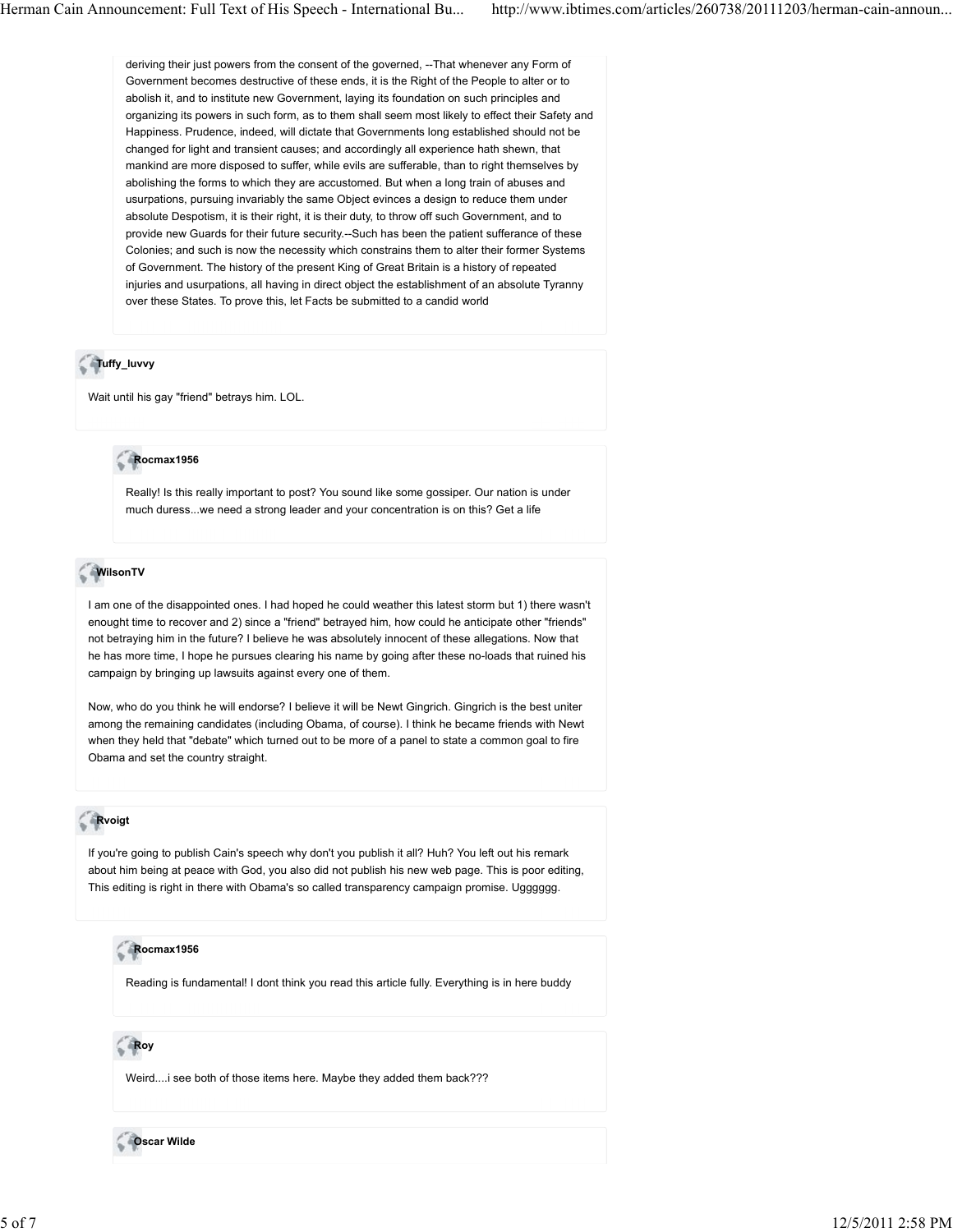![](_page_5_Picture_2.jpeg)

## Cara

Um, actually, if you do Ctrl-F, both of those things are there.

### just me

He totally jipped Donna Summer here. How can he not have looked up who wrote the Pokemon song?

### Rocmax1956

Is it really that important? He did say he did not remember, but the point is he used it to make a point. Why get so technical? The message was made, right?

### Craig List

The last thing this guy should be doing -- at this point -- is mentioning other women ;) ...to the people that think he is innocent of the charges against him, I have some wooden nickels you might be interested in.... (good lord.)

#### Rocmax1956

The point was the women and he needed to explain why he was stepping down. Now, if he stepped down and mentioned any other reason...you would have been hitting him with why doesnt he really say that it was about women...make up your mind and stop contradicting yourself....get some education for yourself!

#### M Subscribe by email S RSS

![](_page_5_Picture_14.jpeg)

 $\blacktriangleright$  Travel

![](_page_5_Picture_15.jpeg)

▶ Market Data

▶ Advertise with Us

LE IBTimes on Facebook